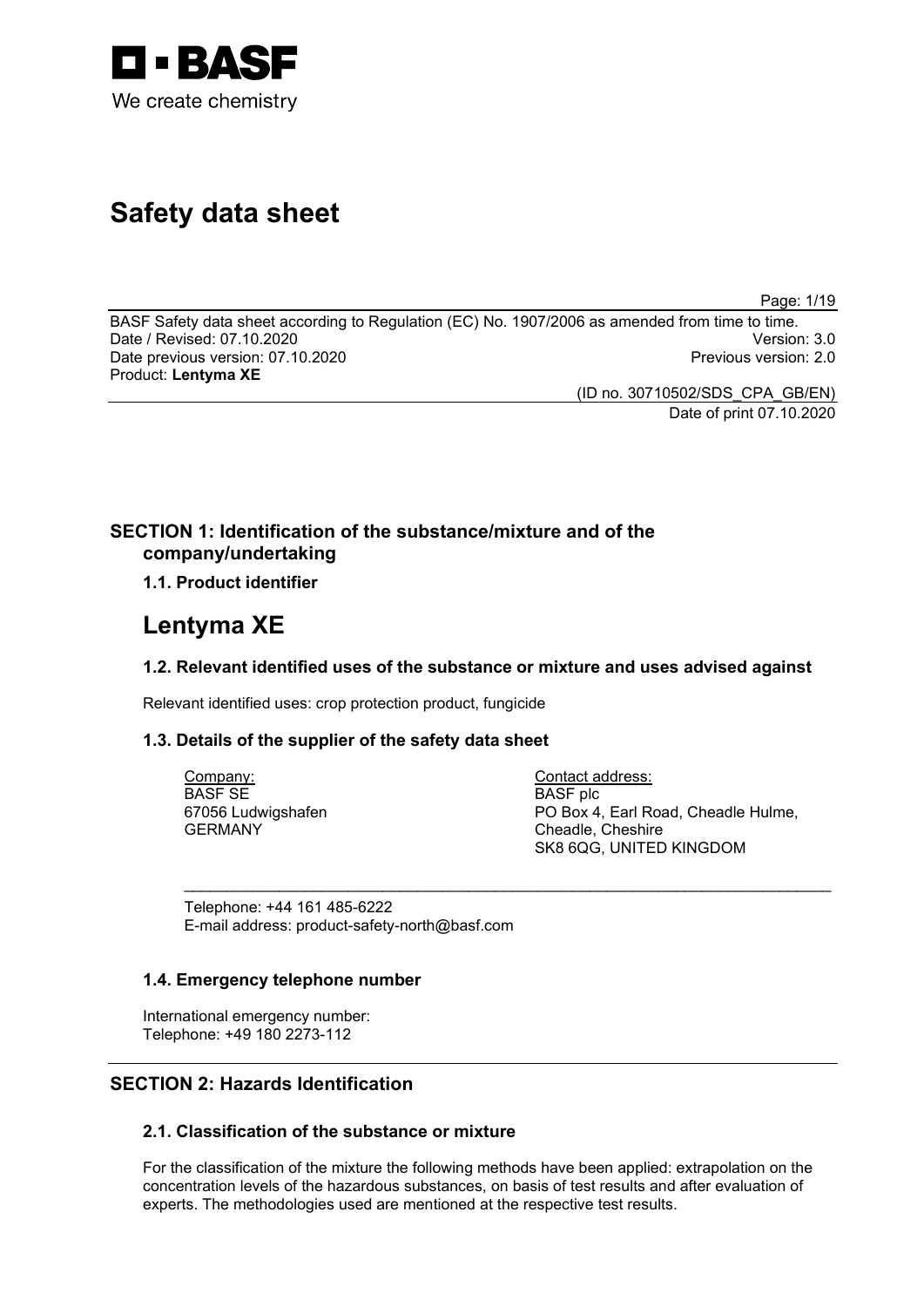BASF Safety data sheet according to Regulation (EC) No. 1907/2006 as amended from time to time. Date / Revised: 07.10.2020<br>Date previous version: 07.10.2020 Version: 3.0 Date previous version: 07.10.2020 Product: **Lentyma XE**

> (ID no. 30710502/SDS\_CPA\_GB/EN) Date of print 07.10.2020

#### According to Regulation (EC) No 1272/2008 [CLP]

Eye Dam./Irrit. 1 Skin Corr./Irrit. 2 Acute Tox. 4 (Inhalation - mist) Skin Sens. 1 Repr. Additional category for effects on or via lactation. STOT SE 3 Aquatic Chronic 2

For the classifications not written out in full in this section the full text can be found in section 16.

## **2.2. Label elements**

Globally Harmonized System (GHS) in accordance with UK regulations.

Pictogram:



Signal Word: Danger

Hazard Statement:

| H318   | Causes serious eye damage.                                                                   |
|--------|----------------------------------------------------------------------------------------------|
| H315   | Causes skin irritation.                                                                      |
| H332   | Harmful if inhaled.                                                                          |
| H317   | May cause an allergic skin reaction.                                                         |
| H335   | May cause respiratory irritation.                                                            |
| H362   | May cause harm to breast-fed children.                                                       |
| H411   | Toxic to aquatic life with long lasting effects.                                             |
| EUH401 | To avoid risks to human health and the environment, comply with the<br>instructions for use. |

Precautionary Statement:

| P <sub>101</sub> | If medical advice is needed, have product container or label at hand. |
|------------------|-----------------------------------------------------------------------|
| P <sub>102</sub> | Keep out of reach of children.                                        |
| P <sub>103</sub> | Read label before use.                                                |

Precautionary Statements (Prevention):

#### Page: 2/19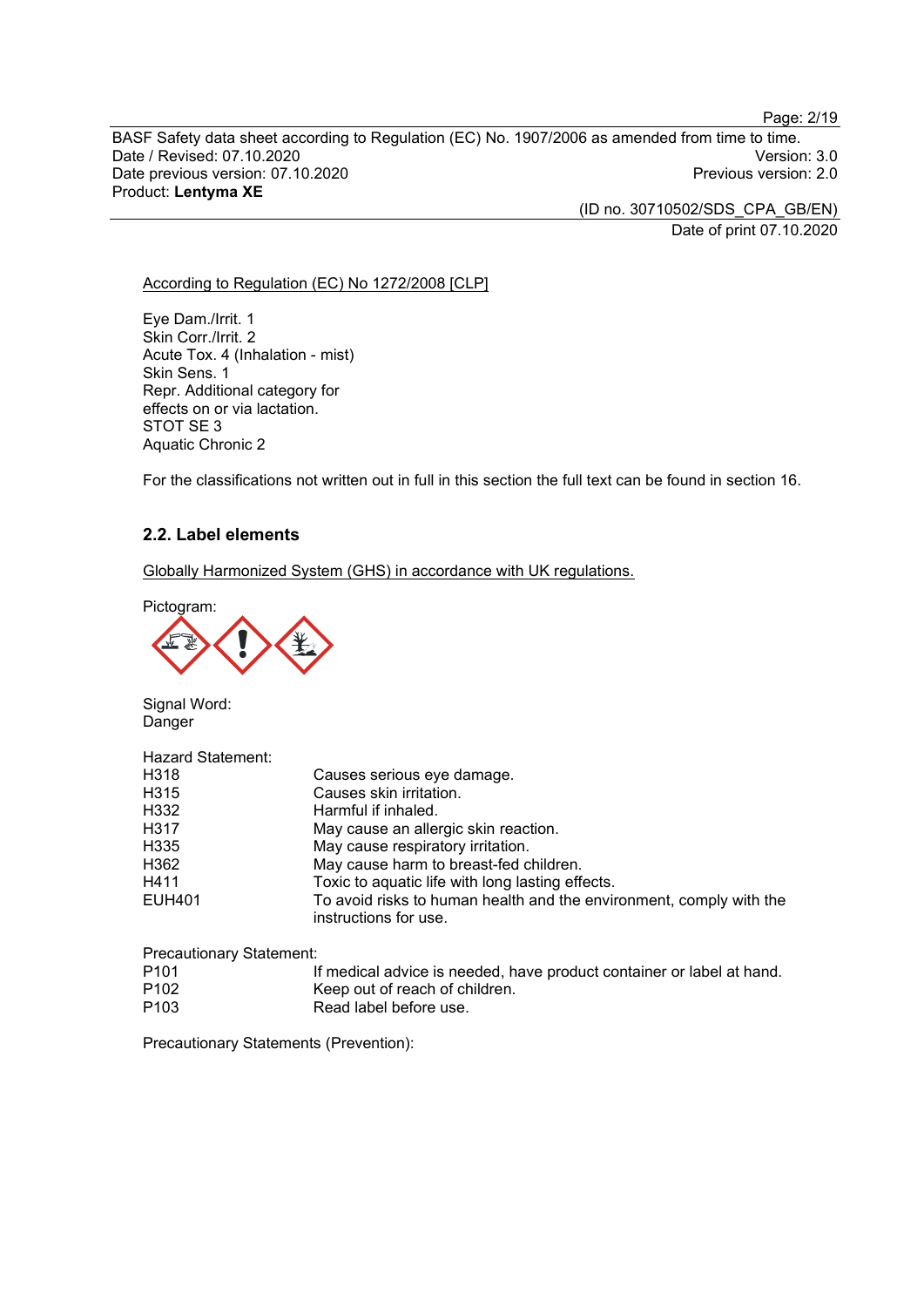Page: 3/19

BASF Safety data sheet according to Regulation (EC) No. 1907/2006 as amended from time to time. Date / Revised: 07.10.2020 Version: 3.0 Date previous version: 07.10.2020 Product: **Lentyma XE**

(ID no. 30710502/SDS\_CPA\_GB/EN)

Date of print 07.10.2020

|                                      | Date of print of TO.ZU                                                                                                              |  |
|--------------------------------------|-------------------------------------------------------------------------------------------------------------------------------------|--|
| P <sub>280</sub>                     | Wear protective gloves/clothing/eye protection.                                                                                     |  |
| P <sub>271</sub>                     | Use only outdoors or in a well-ventilated area.                                                                                     |  |
| P <sub>260</sub>                     | Do not breathe mist/spray.                                                                                                          |  |
| P <sub>202</sub>                     | Do not handle until all safety precautions have been read and<br>understood.                                                        |  |
| P272                                 | Contaminated work clothing should not be allowed out of the workplace.                                                              |  |
| P263                                 | Avoid contact during pregnancy and while nursing.                                                                                   |  |
| P270                                 | Do not eat, drink or smoke when using this product.                                                                                 |  |
| P <sub>264</sub>                     | Wash contaminated body parts thoroughly after handling.                                                                             |  |
| Precautionary Statements (Response): |                                                                                                                                     |  |
| P310                                 | Immediately call a POISON CENTER or physician.                                                                                      |  |
| P305 + P351 + P338                   | IF IN EYES: Rinse cautiously with water for several minutes. Remove<br>contact lenses, if present and easy to do. Continue rinsing. |  |
| $P304 + P340$                        | IF INHALED: Remove person to fresh air and keep comfortable for<br>breathing.                                                       |  |
| $P303 + P352$                        | IF ON SKIN (or hair): Wash with plenty of soap and water.                                                                           |  |
| P362 + P364                          | Take off contaminated clothing and wash it before reuse.                                                                            |  |
| P391                                 | Collect spillage.                                                                                                                   |  |
| Precautionary Statements (Storage):  |                                                                                                                                     |  |
| P403 + P233                          | Store in a well-ventilated place. Keep container tightly closed.                                                                    |  |
| P405                                 | Store locked up.                                                                                                                    |  |
| Precautionary Statements (Disposal): |                                                                                                                                     |  |
| P501                                 | Dispose of contents/container to a licensed hazardous-waste disposal                                                                |  |
|                                      |                                                                                                                                     |  |

contractor or collection site except for empty clean containers which can be disposed of as non-hazardous waste.

Labeling of special preparations (GHS): May produce an allergic reaction.

#### According to Regulation (EC) No 1272/2008 [CLP]

Hazard determining component(s) for labelling: 1H-1,2,4-Triazole-1-ethanol, α-[4-(4-chlorophenoxy)- 2-(trifluoromethyl)phenyl]-α-methyl-, 1H-Pyrazole-4-carboxamide, 3-(difluoromethyl)-1-methyl-N- (3',4',5'-trifluoro[1,1'-biphenyl]-2-yl)-; Fluxapyroxad, N,N-Dimethyldecan-1-amide, Copoly(methymethacrylate/2-acrylamido-2-methylpropan sulfonic acid/dodecylacrylate/tetradecylacrylate)

## **2.3. Other hazards**

#### According to Regulation (EC) No 1272/2008 [CLP]

See section 12 - Results of PBT and vPvB assessment.

If applicable information is provided in this section on other hazards which do not result in classification but which may contribute to the overall hazards of the substance or mixture.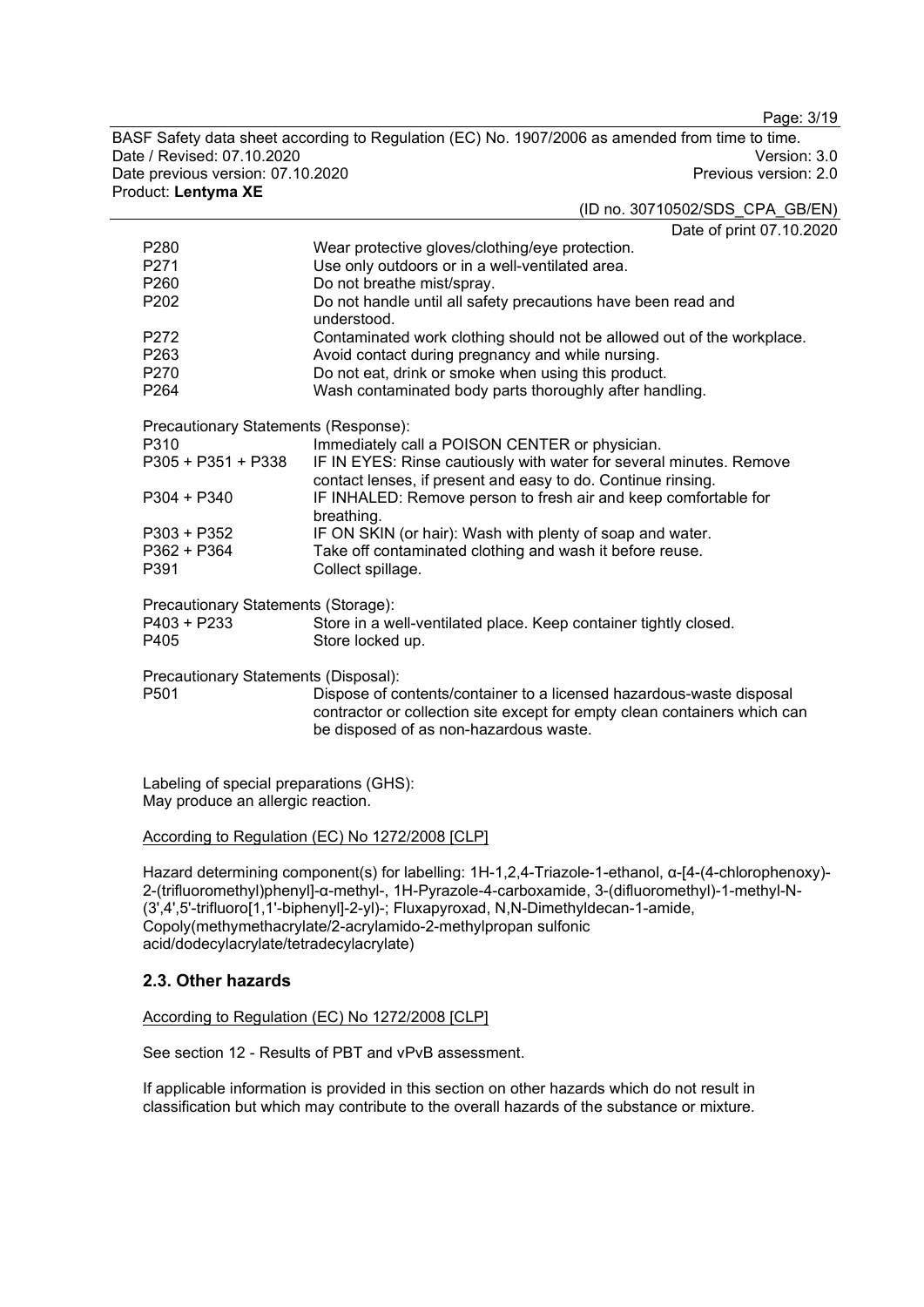BASF Safety data sheet according to Regulation (EC) No. 1907/2006 as amended from time to time. Date / Revised: 07.10.2020 Version: 3.0 Date previous version: 07.10.2020 Product: **Lentyma XE**

> (ID no. 30710502/SDS\_CPA\_GB/EN) Date of print 07.10.2020

## **SECTION 3: Composition/Information on Ingredients**

#### **3.1. Substances**

Not applicable

## **3.2. Mixtures**

Chemical nature

crop protection product

Hazardous ingredients (GHS) according to Regulation (EC) No. 1272/2008

1H-1,2,4-Triazole-1-ethanol, α-[4-(4-chlorophenoxy)-2-(trifluoromethyl)phenyl]-α-methyl-Content (W/W): 7 % CAS Number: 1417782-03-6 Skin Sens. 1 Aquatic Acute 1 Aquatic Chronic 1 M-factor acute: 1 M-factor chronic: 1

1H-Pyrazole-4-carboxamide, 3-(difluoromethyl)-1-methyl-N-(3',4',5'-trifluoro[1,1'-biphenyl]-2-yl)-; Fluxapyroxad

Content (W/W): 6.7 % CAS Number: 907204-31-3

Repr. Add. cat. lact. Aquatic Acute 1 Aquatic Chronic 1 H362, H400, H410

H317, H400, H410

| N, N-Dimethyldecan-1-amide     |                                       |
|--------------------------------|---------------------------------------|
| Content (W/W): $<$ 55 %        | Skin Corr./Irrit. 2                   |
| CAS Number: 14433-76-2         | Eye Dam./Irrit. 2                     |
| EC-Number: 238-405-1           | STOT SE 3 (irr. to respiratory syst.) |
| REACH registration number: 01- | Aquatic Chronic 3                     |
| 2119485027-36                  | H319, H315, H335, H412                |

Copoly(methymethacrylate/2-acrylamido-2-methylpropan sulfonic acid/dodecylacrylate/tetradecylacrylate) Content (W/W): < 15 % CAS Number: 1224839-69-3 Skin Corr./Irrit. 1A Eye Dam./Irrit. 1

Aquatic Chronic 3 H314, H412

Page: 4/19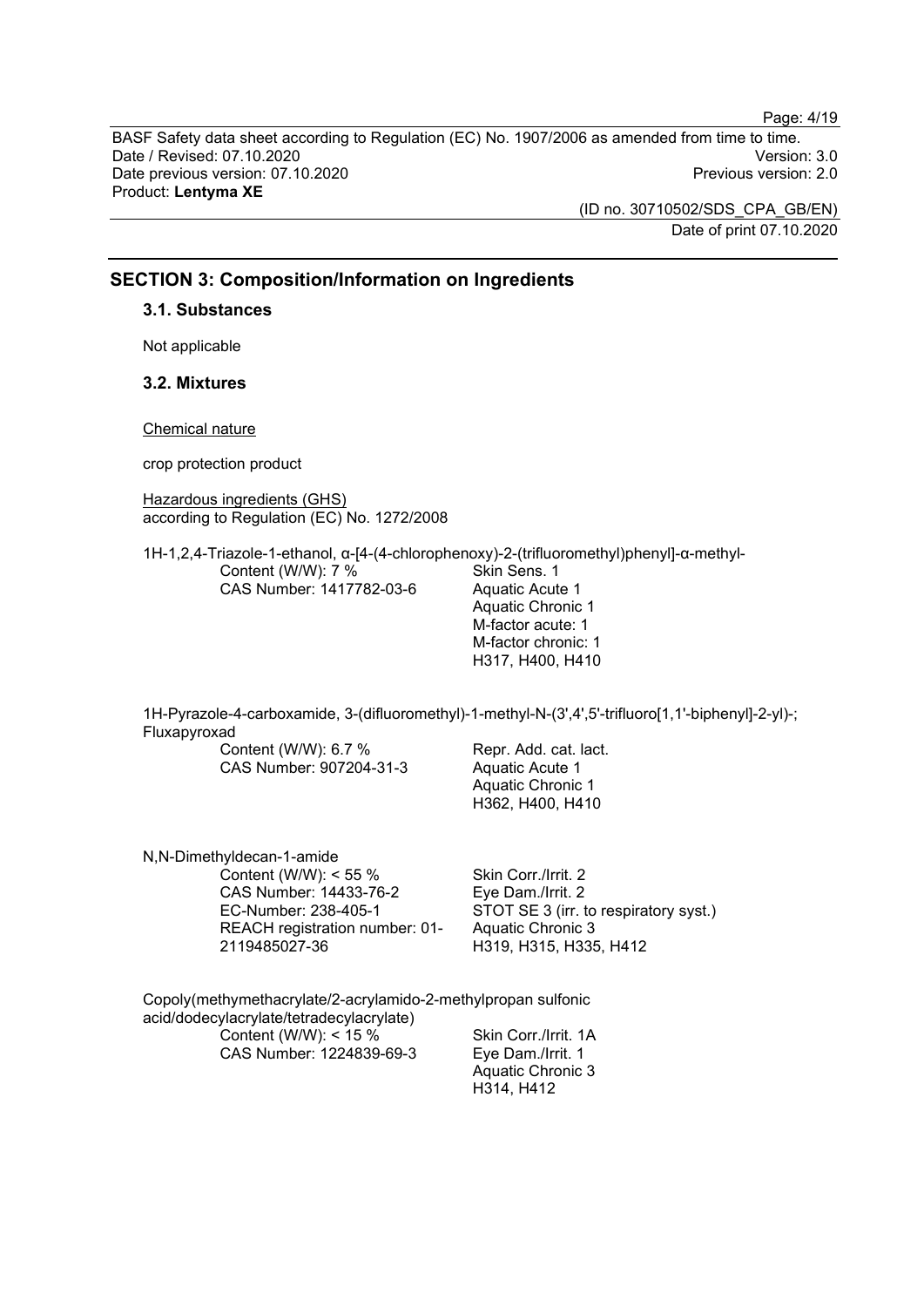Page: 5/19

BASF Safety data sheet according to Regulation (EC) No. 1907/2006 as amended from time to time. Date / Revised: 07.10.2020 Version: 3.0 Date previous version: 07.10.2020 Product: **Lentyma XE**

(ID no. 30710502/SDS\_CPA\_GB/EN)

Date of print 07.10.2020

For the classifications not written out in full in this section, including the hazard classes and the hazard statements, the full text is listed in section 16.

## **SECTION 4: First-Aid Measures**

### **4.1. Description of first aid measures**

First aid personnel should pay attention to their own safety. If the patient is likely to become unconscious, place and transport in stable sideways position (recovery position). Immediately remove contaminated clothing.

Show container, label and/or safety data sheet to physician.

If inhaled:

Keep patient calm, remove to fresh air, seek medical attention. Immediately administer a corticosteroid from a controlled/metered dose inhaler.

#### On skin contact:

Immediately wash thoroughly with plenty of water, apply sterile dressings, consult a skin specialist.

#### On contact with eyes:

Immediately wash affected eyes for at least 15 minutes under running water with eyelids held open, consult an eye specialist.

On ingestion:

Immediately rinse mouth and then drink 200-300 ml of water, seek medical attention.

#### **4.2. Most important symptoms and effects, both acute and delayed**

Symptoms: Information, i.e. additional information on symptoms and effects may be included in the GHS labeling phrases available in Section 2 and in the Toxicological assessments available in Section 11., (Further) symptoms and / or effects are not known so far

**4.3. Indication of any immediate medical attention and special treatment needed**

Treatment: Treat according to symptoms (decontamination, vital functions), no known specific antidote.

## **SECTION 5: Fire-Fighting Measures**

#### **5.1. Extinguishing media**

Suitable extinguishing media: water spray, dry powder, foam, carbon dioxide

#### **5.2. Special hazards arising from the substance or mixture**

Endangering substances: carbon monoxide, Carbon dioxide, nitrogen oxides, sulfur oxides, halogenated compounds

Advice: The substances/groups of substances mentioned can be released in case of fire.

## **5.3. Advice for fire-fighters**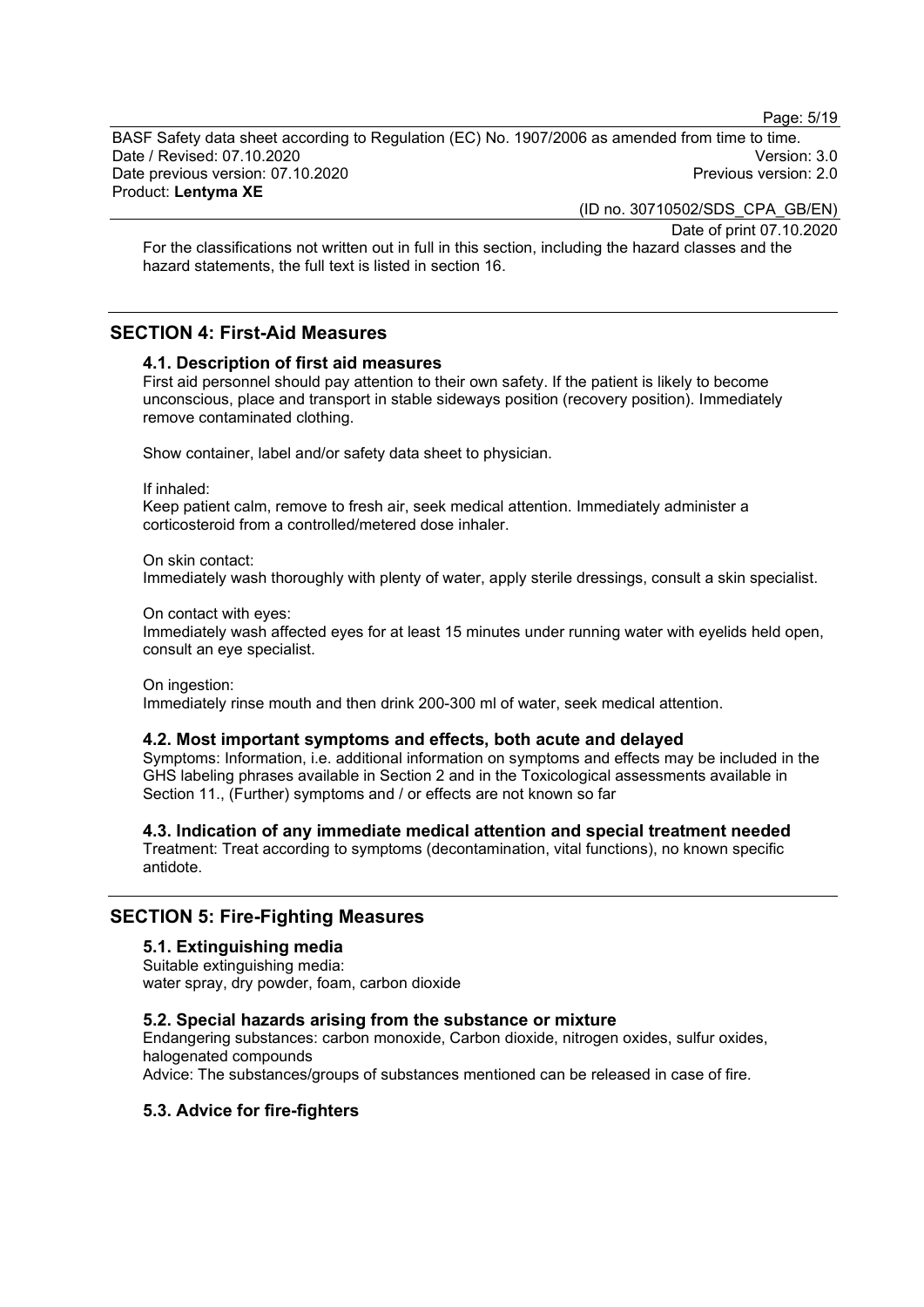Page: 6/19

BASF Safety data sheet according to Regulation (EC) No. 1907/2006 as amended from time to time. Date / Revised: 07.10.2020 Version: 3.0 Date previous version: 07.10.2020 Product: **Lentyma XE**

> (ID no. 30710502/SDS\_CPA\_GB/EN) Date of print 07.10.2020

Special protective equipment:

Wear self-contained breathing apparatus and chemical-protective clothing.

#### Further information:

Keep containers cool by spraying with water if exposed to fire. In case of fire and/or explosion do not breathe fumes. Collect contaminated extinguishing water separately, do not allow to reach sewage or effluent systems. Dispose of fire debris and contaminated extinguishing water in accordance with official regulations.

## **SECTION 6: Accidental Release Measures**

### **6.1. Personal precautions, protective equipment and emergency procedures**

Do not breathe vapour/spray. Use personal protective clothing. Avoid contact with the skin, eyes and clothing.

#### **6.2. Environmental precautions**

Do not discharge into the subsoil/soil. Do not discharge into drains/surface waters/groundwater.

Do not allow contamination of public drains or surface or ground waters. Inform local water plc if spillage enters drains and the Environment Agency (England & Wales), the Scottish Environmental Protection Agency (Scotland), or the Environment and Heritage Service (Northern Ireland) if it enters surface or ground waters. Keep people and animals away.

#### **6.3. Methods and material for containment and cleaning up**

For small amounts: Pick up with suitable absorbent material (e.g. sand, sawdust, general-purpose binder, kieselguhr).

For large amounts: Dike spillage. Pump off product.

Dispose of absorbed material in accordance with regulations. Collect waste in suitable containers, which can be labeled and sealed. Clean contaminated floors and objects thoroughly with water and detergents, observing environmental regulations. Wear suitable protective equipment.

#### **6.4. Reference to other sections**

Information regarding exposure controls/personal protection and disposal considerations can be found in section 8 and 13.

## **SECTION 7: Handling and Storage**

#### **7.1. Precautions for safe handling**

No special measures necessary if stored and handled correctly. Ensure thorough ventilation of stores and work areas. When using do not eat, drink or smoke. Hands and/or face should be washed before breaks and at the end of the shift.

Protection against fire and explosion:

Vapours may form ignitable mixture with air. Prevent electrostatic charge - sources of ignition should be kept well clear - fire extinguishers should be kept handy.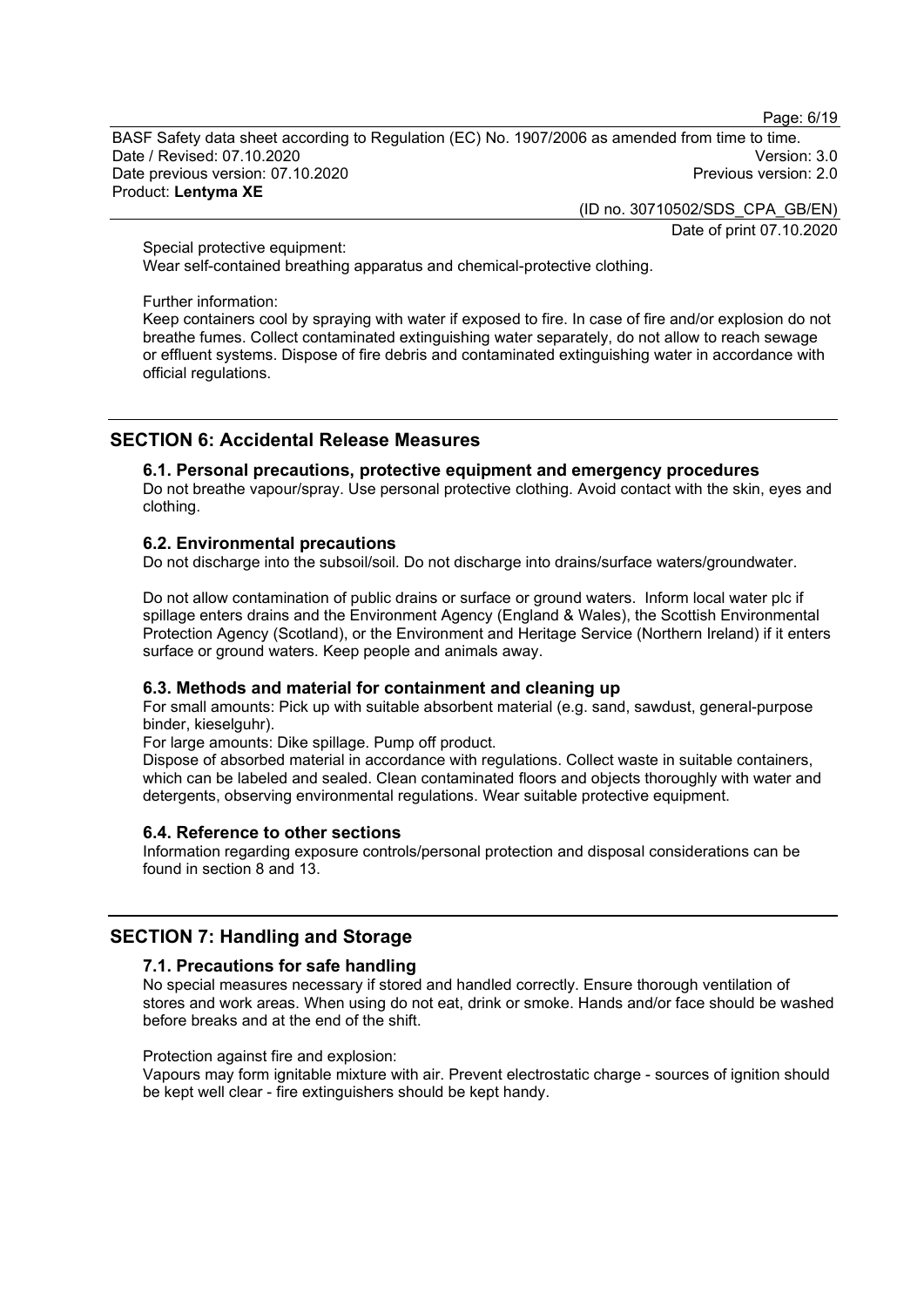Page: 7/19

BASF Safety data sheet according to Regulation (EC) No. 1907/2006 as amended from time to time. Date / Revised: 07.10.2020 Version: 3.0 Date previous version: 07.10.2020 Product: **Lentyma XE**

(ID no. 30710502/SDS\_CPA\_GB/EN)

Date of print 07.10.2020

## **7.2. Conditions for safe storage, including any incompatibilities**

Segregate from foods and animal feeds. Further information on storage conditions: Keep away from heat. Protect from direct sunlight.

Protect from temperatures below: -10 °C Changes in the properties of the product may occur if substance/product is stored below indicated temperature for extended periods of time.

Protect from temperatures above: 40 °C

Changes in the properties of the product may occur if substance/product is stored above indicated temperature for extended periods of time.

## **7.3. Specific end use(s)**

For the relevant identified use(s) listed in Section 1 the advice mentioned in this section 7 is to be observed.

## **SECTION 8: Exposure Controls/Personal Protection**

## **8.1. Control parameters**

Components with occupational exposure limits

No occupational exposure limits known.

Refer to the current edition of HSE Guidance Note EH40 Occupational Exposure Limits (United Kingdom). For normal use and handling refer to the product label/leaflet.

## **8.2. Exposure controls**

## Personal protective equipment

Respiratory protection:

Suitable respiratory protection for higher concentrations or long-term effect: Combination filter for gases/vapours of organic, inorganic, acid inorganic and alkaline compounds (e.g. EN 14387 Type ABEK).

Hand protection:

Suitable chemical resistant safety gloves (EN 374) also with prolonged, direct contact (Recommended: Protective index 6, corresponding > 480 minutes of permeation time according to EN 374): E.g. nitrile rubber (0.4 mm), chloroprene rubber (0.5 mm), butyl rubber (0.7 mm) etc.

Eye protection: Tightly fitting safety goggles (splash goggles) (e.g. EN 166)

Body protection:

Body protection must be chosen depending on activity and possible exposure, e.g. apron, protecting boots, chemical-protection suit (according to EN 14605 in case of splashes or EN ISO 13982 in case of dust).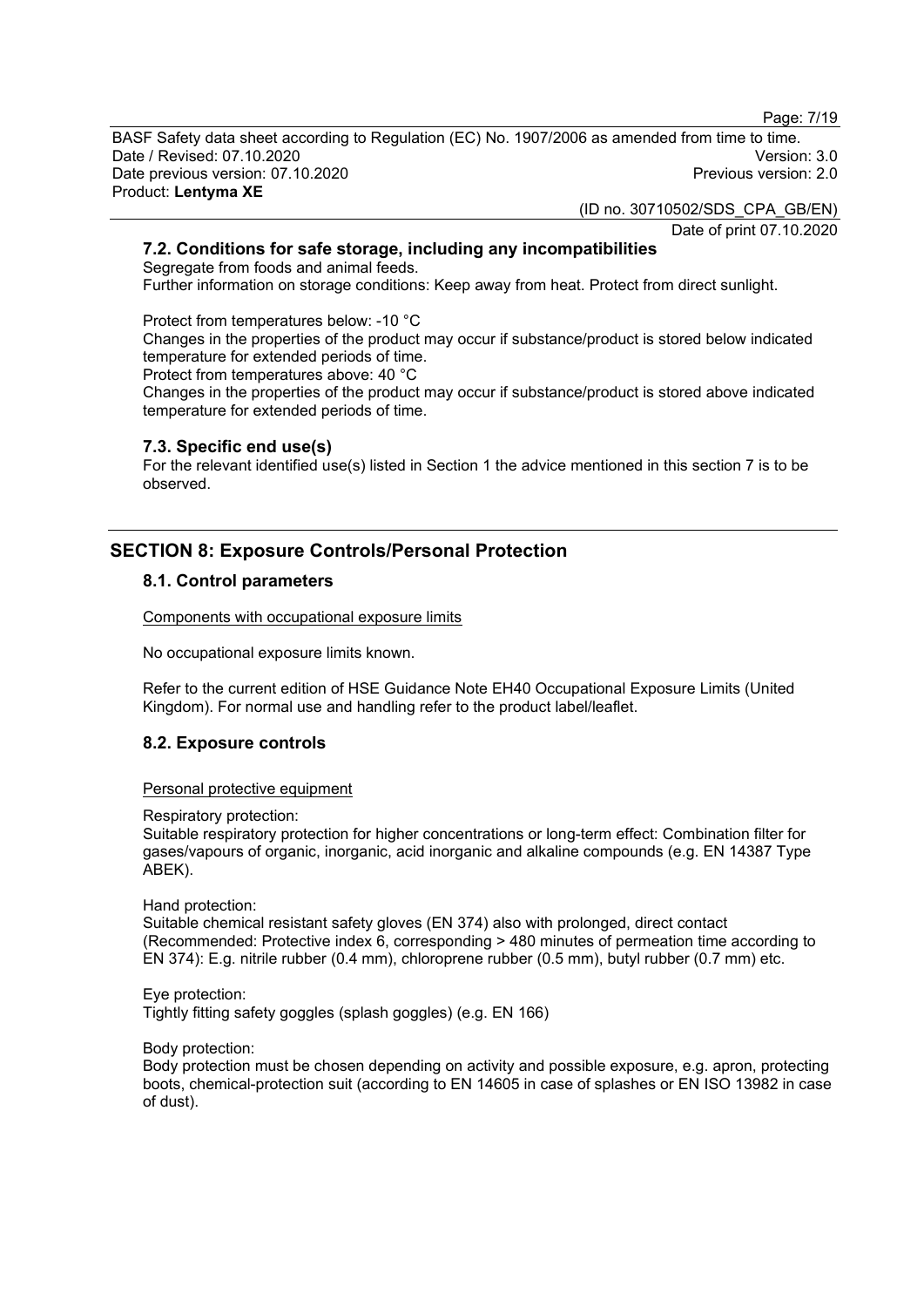Page: 8/19

BASF Safety data sheet according to Regulation (EC) No. 1907/2006 as amended from time to time. Date / Revised: 07.10.2020<br>Date previous version: 07.10.2020 Version: 07.10.2020 Date previous version: 07.10.2020 Product: **Lentyma XE**

> (ID no. 30710502/SDS\_CPA\_GB/EN) Date of print 07.10.2020

General safety and hygiene measures

The statements on personal protective equipment in the instructions for use apply when handling crop-protection agents in final-consumer packing. Wearing of closed work clothing is recommended. Store work clothing separately. Keep away from food, drink and animal feeding stuffs.

## **SECTION 9: Physical and Chemical Properties**

| Form:<br>Colour:<br>Odour:<br>Odour threshold: | liquid<br>light yellow<br>faintly aromatic                                                                                                                                                                            |
|------------------------------------------------|-----------------------------------------------------------------------------------------------------------------------------------------------------------------------------------------------------------------------|
|                                                | Not determined since harmful by<br>inhalation.                                                                                                                                                                        |
| pH value:                                      | approx. 2.5 - 4.5<br>(20 °C)                                                                                                                                                                                          |
| Freezing point:<br>Boiling point:              | $-15 °C$                                                                                                                                                                                                              |
| Flash point:                                   | The product has not been tested.<br>120 °C                                                                                                                                                                            |
| Evaporation rate:                              |                                                                                                                                                                                                                       |
| Flammability:<br>Lower explosion limit:        | not applicable<br>not applicable                                                                                                                                                                                      |
|                                                | As a result of our experience with this<br>product and our knowledge of its<br>composition we do not expect any<br>hazard as long as the product is used<br>appropriately and in accordance with<br>the intended use. |
| Upper explosion limit:                         | As a result of our experience with this<br>product and our knowledge of its<br>composition we do not expect any<br>hazard as long as the product is used<br>appropriately and in accordance with<br>the intended use. |
| Ignition temperature:<br>Vapour pressure:      | 375 °C<br>approx. 0.0011 hPa                                                                                                                                                                                          |
|                                                | (25 °C)<br>Information applies to the solvent.                                                                                                                                                                        |
| Density:                                       | approx. 1.00 g/cm3<br>(20 °C)                                                                                                                                                                                         |
| Relative vapour density (air):                 |                                                                                                                                                                                                                       |
|                                                | not applicable                                                                                                                                                                                                        |
| Solubility in water:                           | emulsifiable                                                                                                                                                                                                          |

## **9.1. Information on basic physical and chemical properties**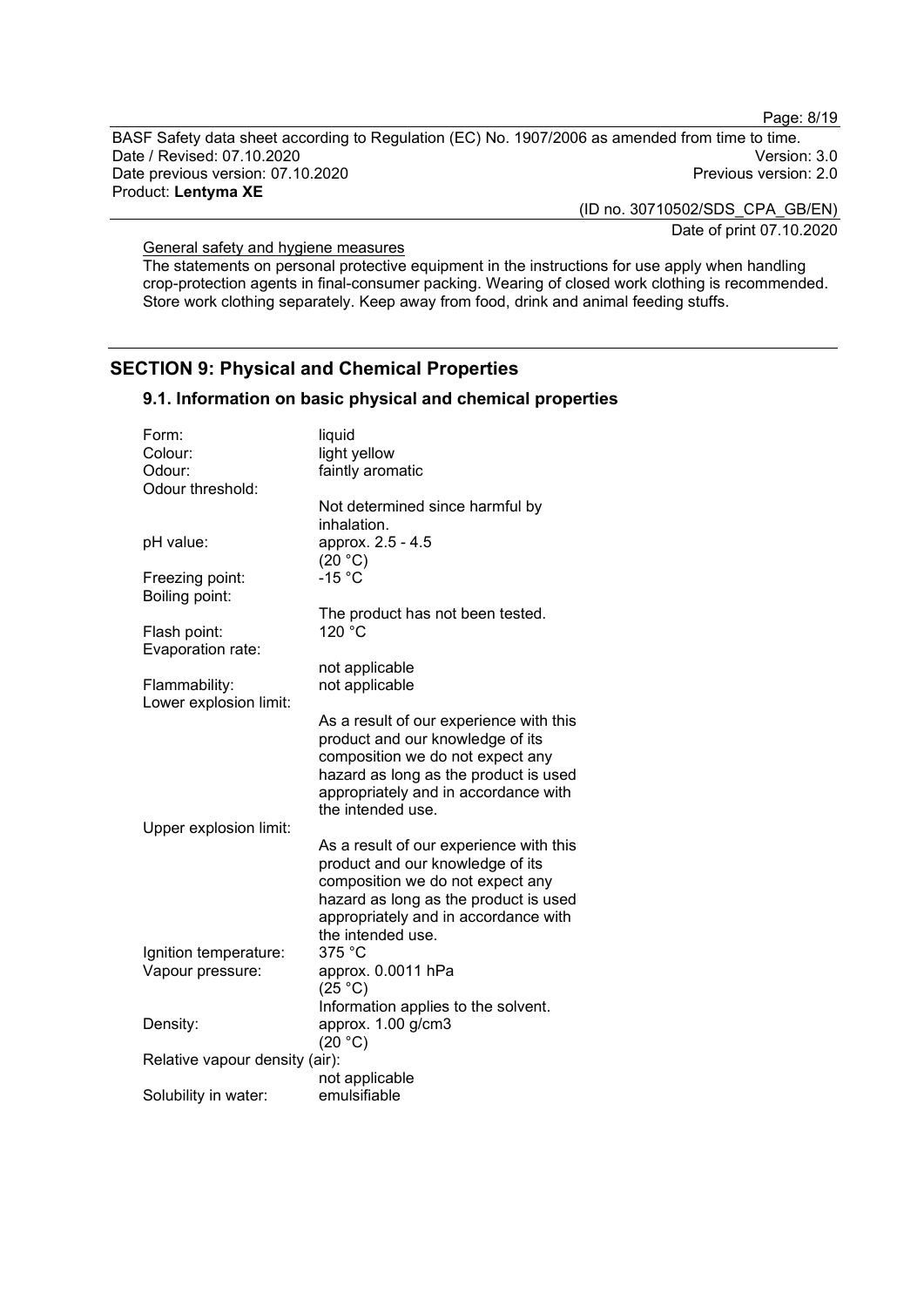Page: 9/19

BASF Safety data sheet according to Regulation (EC) No. 1907/2006 as amended from time to time. Date / Revised: 07.10.2020 Version: 3.0 Date previous version: 07.10.2020 Product: **Lentyma XE**

(ID no. 30710502/SDS\_CPA\_GB/EN)

Date of print 07.10.2020

Partitioning coefficient n-octanol/water (log Kow): not applicable Thermal decomposition: 360 °C, 110 kJ/kg, (onset temperature) Not a substance liable to self-decomposition according to UN transport regulations, class 4.1. Viscosity, dynamic:  $(20 °C, 100 1/s)$ <br>not explosive Explosion hazard: not explosive<br>Fire promoting properties: not fire-propagating Fire promoting properties:

### **9.2. Other information**

Other Information:

The product has not been tested. The statement has been derived from substances/products of a similar structure or composition.

If necessary, information on other physical and chemical parameters is indicated in this section.

## **SECTION 10: Stability and Reactivity**

#### **10.1. Reactivity**

No hazardous reactions if stored and handled as prescribed/indicated.

#### **10.2. Chemical stability**

The product is stable if stored and handled as prescribed/indicated.

#### **10.3. Possibility of hazardous reactions**

No hazardous reactions if stored and handled as prescribed/indicated.

#### **10.4. Conditions to avoid**

See SDS section 7 - Handling and storage.

#### **10.5. Incompatible materials**

Substances to avoid: strong acids, strong bases, strong oxidizing agents

#### **10.6. Hazardous decomposition products**

Hazardous decomposition products: No hazardous decomposition products if stored and handled as prescribed/indicated.

## **SECTION 11: Toxicological Information**

## **11.1. Information on toxicological effects**

Acute toxicity

Assessment of acute toxicity: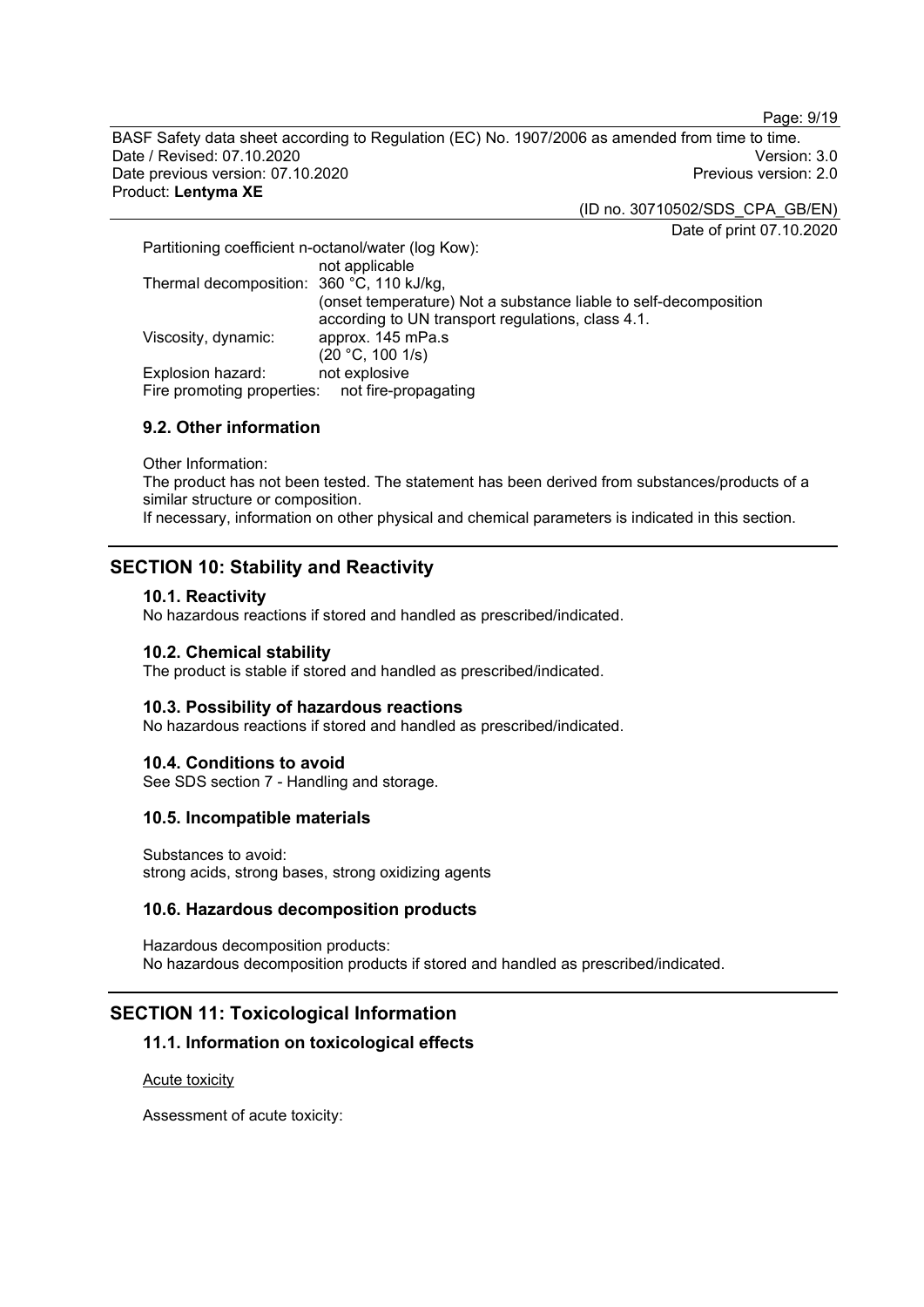Page: 10/19

BASF Safety data sheet according to Regulation (EC) No. 1907/2006 as amended from time to time. Date / Revised: 07.10.2020 Version: 3.0 Date previous version: 07.10.2020 Product: **Lentyma XE**

(ID no. 30710502/SDS\_CPA\_GB/EN)

Date of print 07.10.2020

Of moderate toxicity after short-term inhalation. Virtually nontoxic after a single skin contact. Virtually nontoxic after a single ingestion. The product has not been tested. The statement has been derived from substances/products of a similar structure or composition.

Experimental/calculated data: LD50 rat (oral): > 2,000 mg/kg (OECD Guideline 423) No mortality was observed.

LC50 rat (by inhalation): 1.9 - 5.1 mg/l (OECD Guideline 403)

LD50 rat (dermal): > 2,000 mg/kg (OECD Guideline 402) No mortality was observed.

#### Irritation

Assessment of irritating effects:

May cause severe damage to the eyes. Skin contact causes irritation. The product has not been tested. The statement has been derived from substances/products of a similar structure or composition.

Experimental/calculated data: Skin corrosion/irritation In vitro assay: Irritant. (OECD Guideline 431)

Serious eye damage/irritation In vitro assay: Risk of serious damage to eyes. (OECD Guideline 492)

Respiratory/Skin sensitization

Assessment of sensitization:

Sensitization after skin contact possible. The product has not been tested. The statement has been derived from substances/products of a similar structure or composition.

Experimental/calculated data: Mouse Local Lymph Node Assay (LLNA) mouse: sensitizing (OECD Guideline 429)

#### Germ cell mutagenicity

Assessment of mutagenicity: Mutagenicity tests revealed no genotoxic potential. The product has not been tested. The statement has been derived from the properties of the individual components.

#### **Carcinogenicity**

Assessment of carcinogenicity:

The product has not been tested. The statement has been derived from the properties of the individual components.

*Information on: 1H-Pyrazole-4-carboxamide, 3-(difluoromethyl)-1-methyl-N-(3',4',5'-trifluoro[1,1' biphenyl]-2-yl)-; Fluxapyroxad Assessment of carcinogenicity:*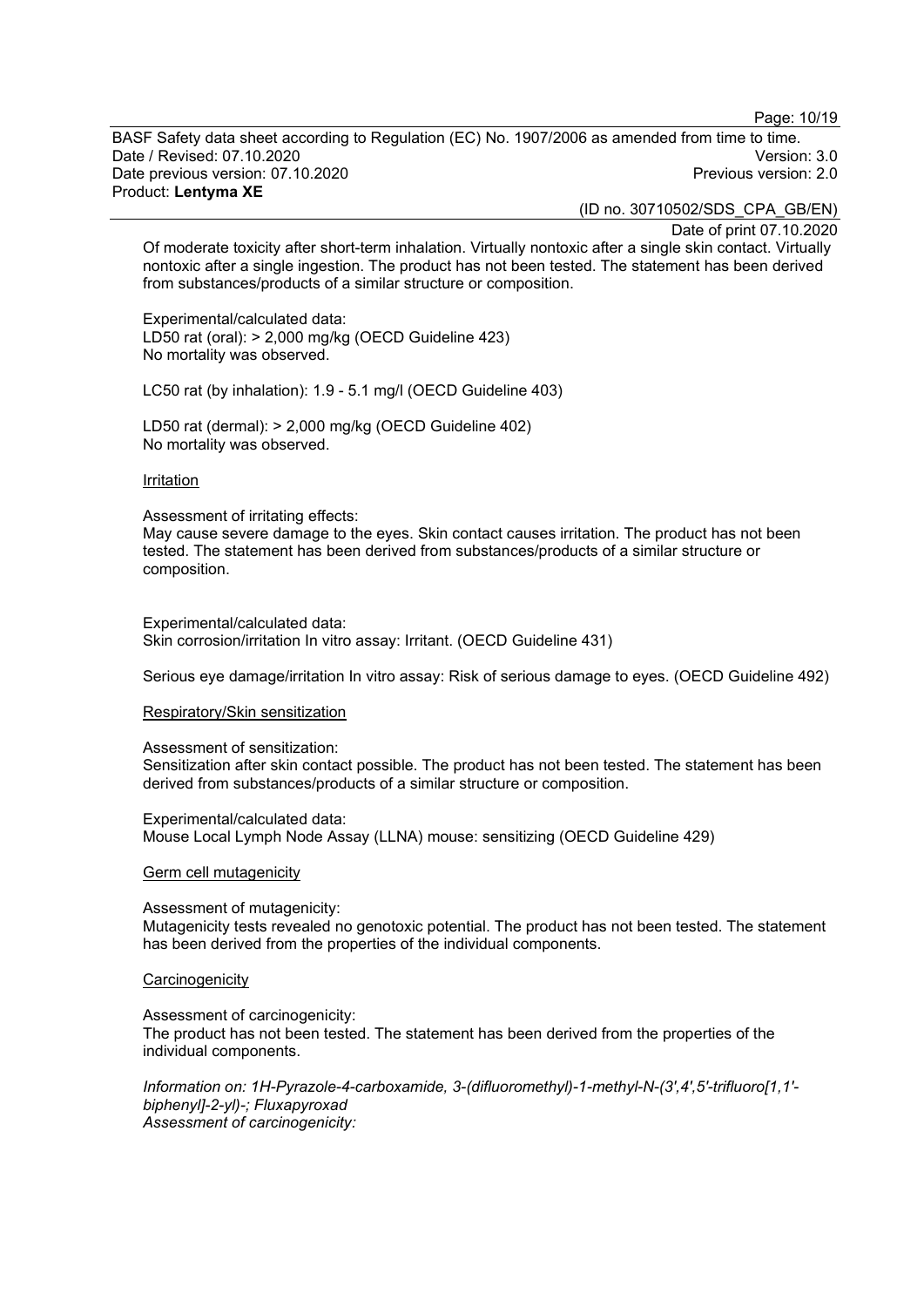Page: 11/19

BASF Safety data sheet according to Regulation (EC) No. 1907/2006 as amended from time to time. Date / Revised: 07.10.2020 Version: 3.0 Date previous version: 07.10.2020 Product: **Lentyma XE**

(ID no. 30710502/SDS\_CPA\_GB/EN)

Date of print 07.10.2020

*Indication of possible carcinogenic effect in animal tests. The effect is caused by an animal specific mechanism that has no human counter part.*

### Reproductive toxicity

----------------------------------

Assessment of reproduction toxicity:

The product has not been tested. The statement has been derived from the properties of the individual components.

*Information on: 1H-Pyrazole-4-carboxamide, 3-(difluoromethyl)-1-methyl-N-(3',4',5'-trifluoro[1,1' biphenyl]-2-yl)-; Fluxapyroxad Assessment of reproduction toxicity: The results of animal studies gave no indication of a fertility impairing effect.* ----------------------------------

#### Developmental toxicity

Assessment of teratogenicity:

The product has not been tested. The statement has been derived from the properties of the individual components.

#### *Information on: N,N-Dimethyldecan-1-amide Assessment of teratogenicity:*

*The substance did not cause malformations in animal studies; however, toxicity to development was observed at high doses that were toxic to the parental animals. The product has not been tested. The statement has been derived from substances/products of a similar structure or composition.* ----------------------------------

Specific target organ toxicity (single exposure)

Assessment of STOT single: Causes temporary irritation of the respiratory tract.

Remarks: The product has not been tested. The statement has been derived from the properties of the individual components.

Repeated dose toxicity and Specific target organ toxicity (repeated exposure)

Assessment of repeated dose toxicity:

The product has not been tested. The statement has been derived from the properties of the individual components.

*Information on: 1H-1,2,4-Triazole-1-ethanol, α-[4-(4-chlorophenoxy)-2-(trifluoromethyl)phenyl]-αmethyl-Assessment of repeated dose toxicity:*

*Repeated oral exposure to large quantities may affect certain organs. Liver*

*Information on: 1H-Pyrazole-4-carboxamide, 3-(difluoromethyl)-1-methyl-N-(3',4',5'-trifluoro[1,1' biphenyl]-2-yl)-; Fluxapyroxad*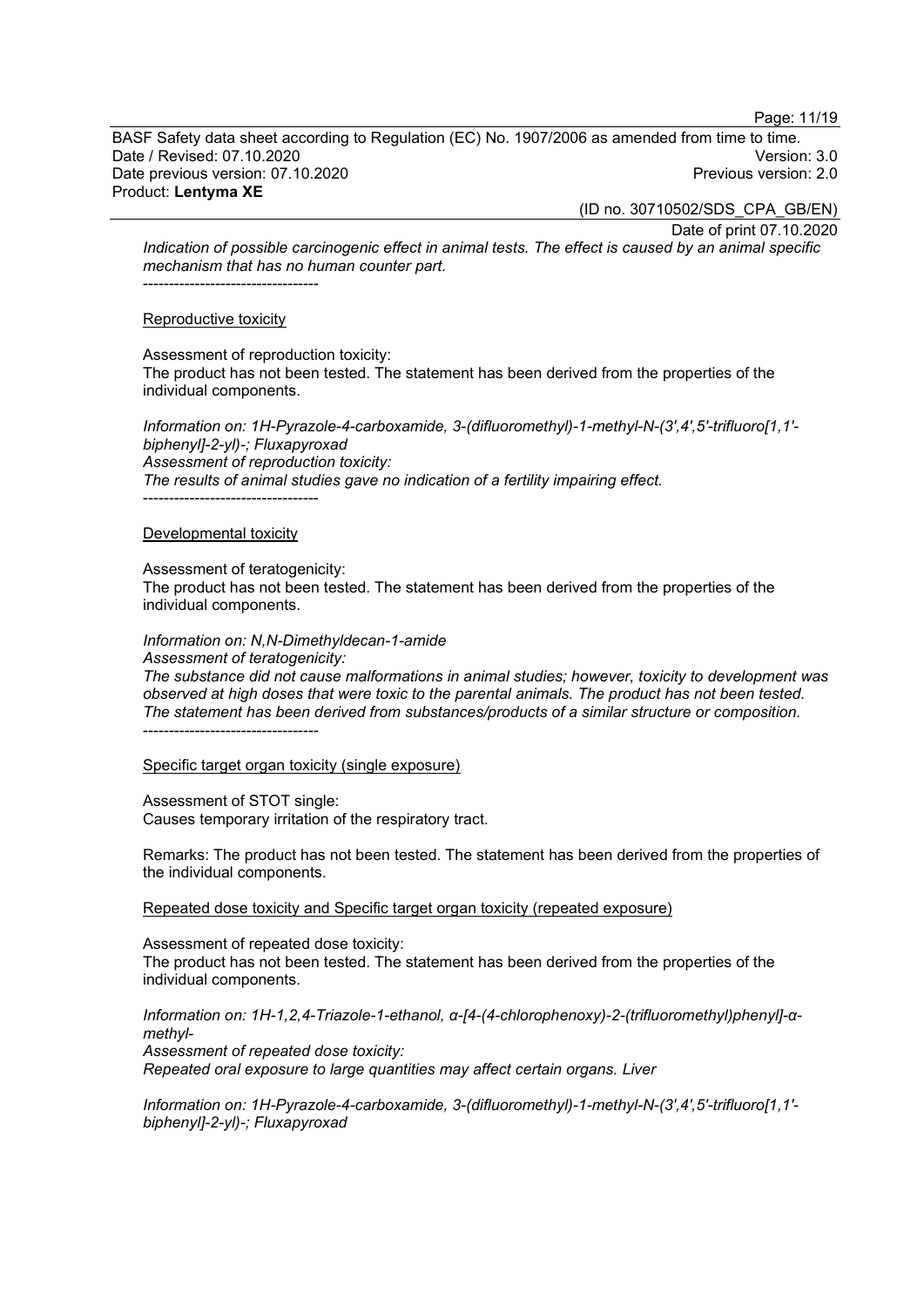Page: 12/19

BASF Safety data sheet according to Regulation (EC) No. 1907/2006 as amended from time to time. Date / Revised: 07.10.2020 Version: 3.0 Date previous version: 07.10.2020 Product: **Lentyma XE**

(ID no. 30710502/SDS\_CPA\_GB/EN)

Date of print 07.10.2020

*Assessment of repeated dose toxicity: Adaptive effects were observed after repeated exposure in animal studies.*

*Information on: N,N-Dimethyldecan-1-amide Assessment of repeated dose toxicity: The product has not been tested. The statement has been derived from substances/products of a similar structure or composition. After repeated exposure the prominent effect is local irritation.* ----------------------------------

#### Aspiration hazard

No aspiration hazard expected. The product has not been tested. The statement has been derived from the properties of the individual components.

#### Other relevant toxicity information

Misuse can be harmful to health.

## **SECTION 12: Ecological Information**

#### **12.1. Toxicity**

Assessment of aquatic toxicity: Toxic to aquatic life with long lasting effects. The product has not been tested. The statement has been derived from substances/products of a similar structure or composition.

Toxicity to fish: LC50 (96 h) 1.81 mg/l, Oncorhynchus mykiss

Aquatic invertebrates: EC50 (48 h) 2.107 mg/l, Daphnia magna

Aquatic plants: EC50 (72 h) 6.71 mg/l (growth rate), Pseudokirchneriella subcapitata

EC10 (72 h) 5.74 mg/l (growth rate), Pseudokirchneriella subcapitata

*Information on: 1H-Pyrazole-4-carboxamide, 3-(difluoromethyl)-1-methyl-N-(3',4',5'-trifluoro[1,1' biphenyl]-2-yl)-; Fluxapyroxad Chronic toxicity to fish: No observed effect concentration (33 d) 0.0359 mg/l, Pimephales promelas (OECD Guideline 210, Flow through.)* ----------------------------------

*Information on: 1H-1,2,4-Triazole-1-ethanol, α-[4-(4-chlorophenoxy)-2-(trifluoromethyl)phenyl]-αmethyl-; Revysol Fungicide*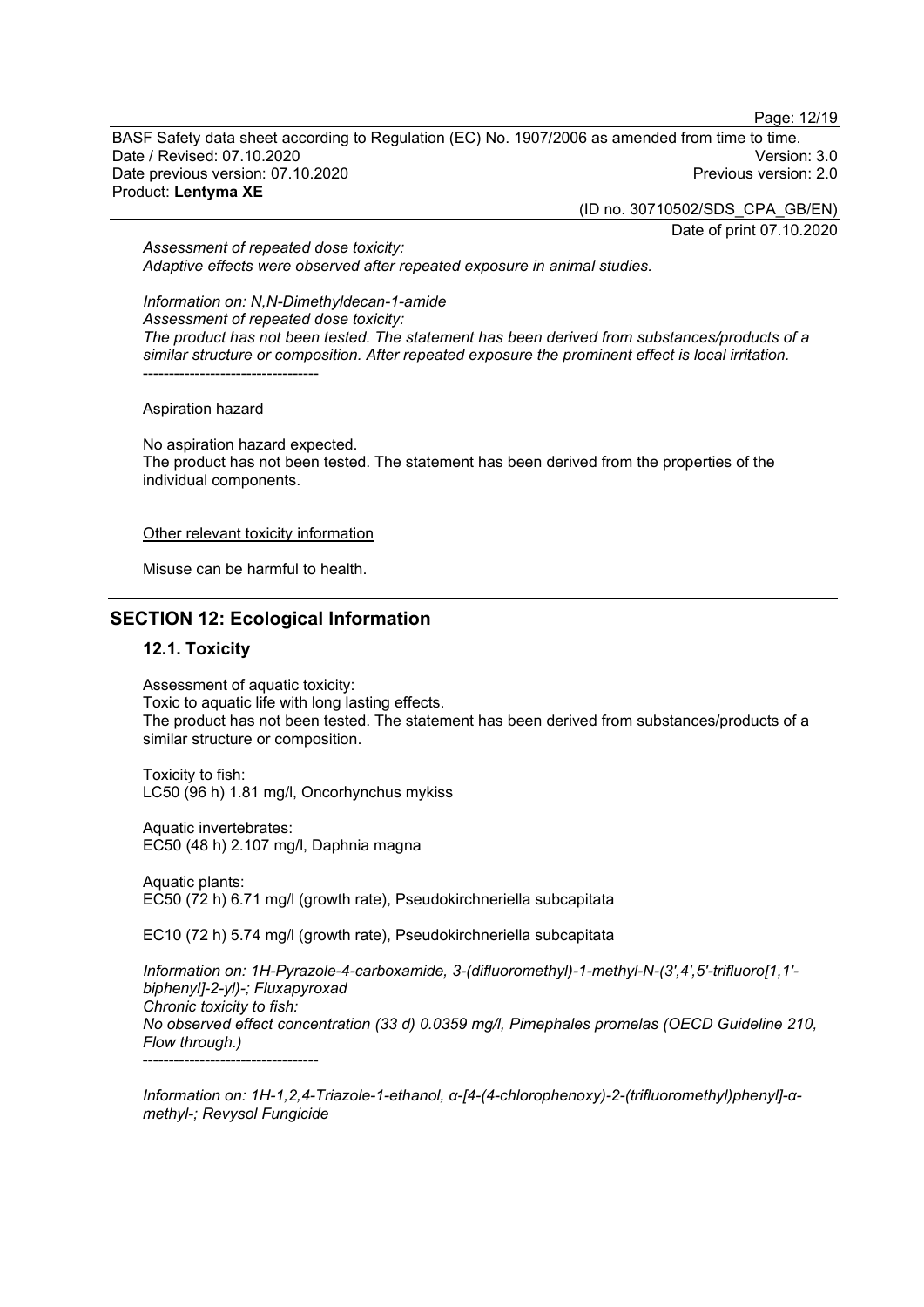Page: 13/19

BASF Safety data sheet according to Regulation (EC) No. 1907/2006 as amended from time to time. Date / Revised: 07.10.2020 Version: 3.0 Date previous version: 07.10.2020 Product: **Lentyma XE**

(ID no. 30710502/SDS\_CPA\_GB/EN)

Date of print 07.10.2020

*Chronic toxicity to aquatic invertebrates: No observed effect concentration (21 d) 0.01 mg/l, Daphnia magna*

*EC10 (21 d) 0.0175 mg/l, Daphnia magna*

----------------------------------

## **12.2. Persistence and degradability**

Assessment biodegradation and elimination (H2O): The product has not been tested. The statement has been derived from the properties of the individual components.

*Information on: 1H-1,2,4-Triazole-1-ethanol, α-[4-(4-chlorophenoxy)-2-(trifluoromethyl)phenyl]-αmethyl-Assessment biodegradation and elimination (H2O): Not readily biodegradable (by OECD criteria).*

*Information on: 1H-Pyrazole-4-carboxamide, 3-(difluoromethyl)-1-methyl-N-(3',4',5'-trifluoro[1,1' biphenyl]-2-yl)-; Fluxapyroxad Assessment biodegradation and elimination (H2O): Not readily biodegradable (by OECD criteria).*

----------------------------------

## **12.3. Bioaccumulative potential**

Assessment bioaccumulation potential: The product has not been tested. The statement has been derived from the properties of the individual components.

*Information on: 1H-1,2,4-Triazole-1-ethanol, α-[4-(4-chlorophenoxy)-2-(trifluoromethyl)phenyl]-αmethyl-*

*Bioaccumulation potential:*

*Bioconcentration factor (BCF): 385 Does not accumulate in organisms.*

*Information on: 1H-Pyrazole-4-carboxamide, 3-(difluoromethyl)-1-methyl-N-(3',4',5'-trifluoro[1,1' biphenyl]-2-yl)-; Fluxapyroxad Bioaccumulation potential:*

*Bioconcentration factor (BCF): 36 - 37 (28 d), Lepomis macrochirus (OECD-Guideline 305) Does not accumulate in organisms.*

## **12.4. Mobility in soil**

----------------------------------

Assessment transport between environmental compartments: Adsorption in soil: The product has not been tested. The statement has been derived from the properties of the individual components.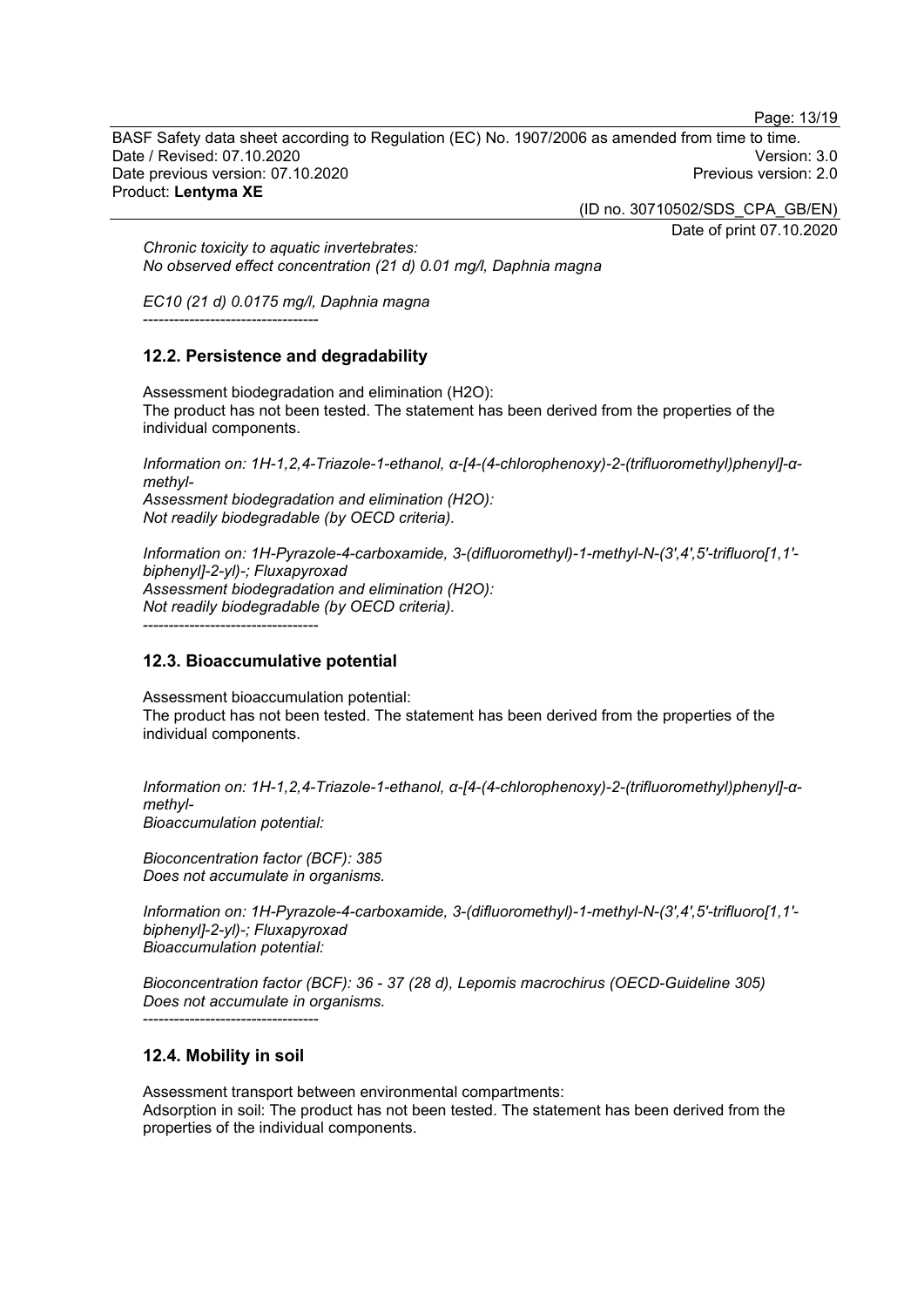Page: 14/19

BASF Safety data sheet according to Regulation (EC) No. 1907/2006 as amended from time to time. Date / Revised: 07.10.2020 Version: 3.0 Date previous version: 07.10.2020 Product: **Lentyma XE**

> (ID no. 30710502/SDS\_CPA\_GB/EN) Date of print 07.10.2020

*Information on: 1H-1,2,4-Triazole-1-ethanol, α-[4-(4-chlorophenoxy)-2-(trifluoromethyl)phenyl]-αmethyl-*

*Assessment transport between environmental compartments: Adsorption in soil: Following exposure to soil, adsorption to solid soil particles is probable, therefore contamination of groundwater is not expected.*

*Information on: 1H-Pyrazole-4-carboxamide, 3-(difluoromethyl)-1-methyl-N-(3',4',5'-trifluoro[1,1' biphenyl]-2-yl)-; Fluxapyroxad Assessment transport between environmental compartments: Adsorption in soil: Following exposure to soil, adsorption to solid soil particles is probable, therefore contamination of groundwater is not expected.*

----------------------------------

## **12.5. Results of PBT and vPvB assessment**

The product does not contain a substance fulfilling the PBT (persistent/bioaccumulative/toxic) criteria or the vPvB (very persistent/very bioaccumulative) criteria.

## **12.6. Other adverse effects**

The product does not contain substances that are listed in Regulation (EC) 1005/2009 on substances that deplete the ozone layer.

## **12.7. Additional information**

Other ecotoxicological advice: Do not discharge product into the environment without control.

## **SECTION 13: Disposal Considerations**

## **13.1. Waste treatment methods**

Must be disposed of or incinerated in accordance with local regulations.

The UK Environmental Protection (Duty of Care) Regulations (EP) and amendments should be noted (United Kingdom).

This product and any uncleaned containers must be disposed of as hazardous waste in accordance with the 2005 Hazardous Waste Regulations and amendments (United Kingdom)

Contaminated packaging: Contaminated packaging should be emptied as far as possible and disposed of in the same manner as the substance/product.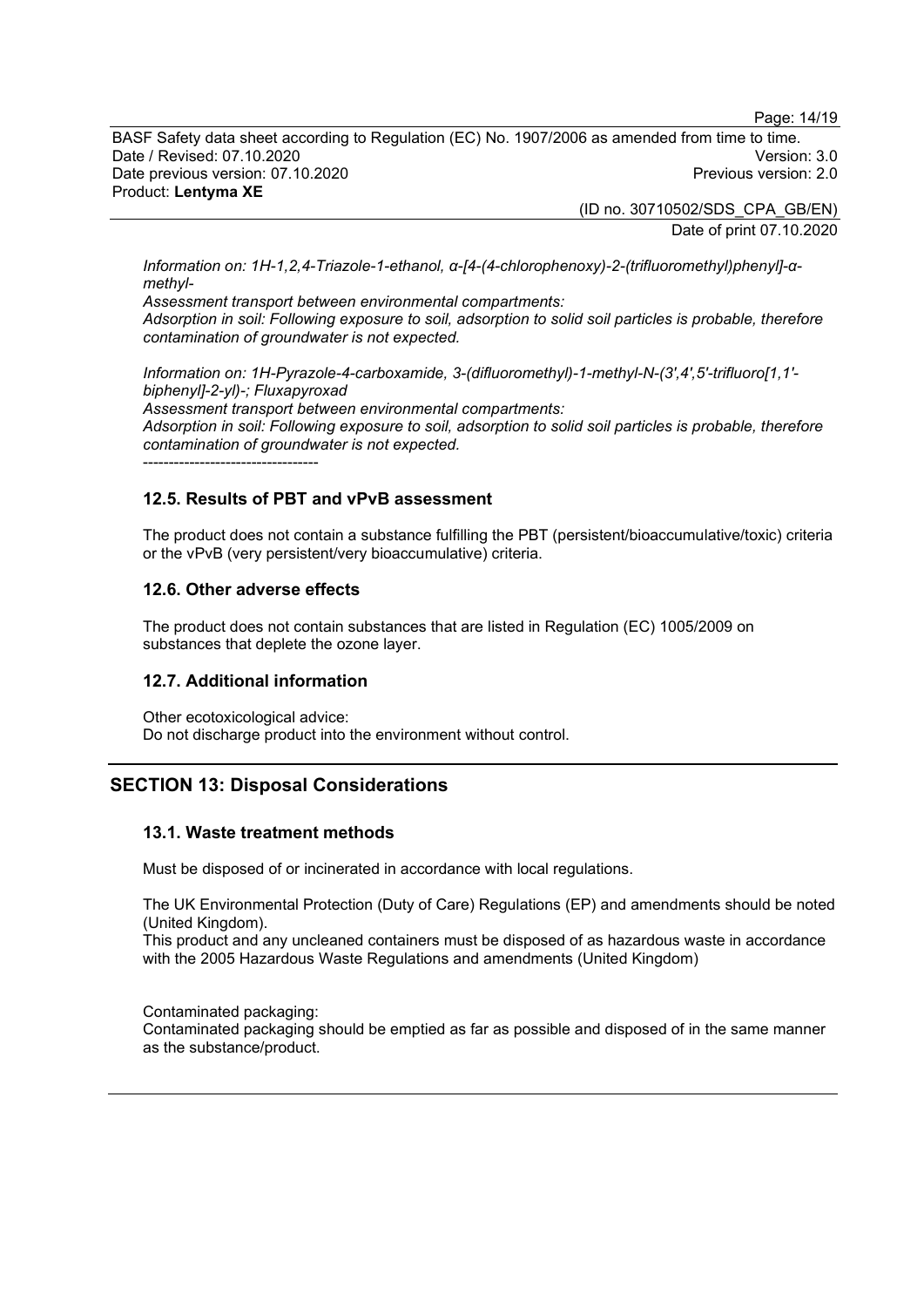Page: 15/19

BASF Safety data sheet according to Regulation (EC) No. 1907/2006 as amended from time to time. Date / Revised: 07.10.2020<br>
Date previous version: 07.10.2020<br>
Previous version: 2.0 Date previous version: 07.10.2020 Product: **Lentyma XE**

> (ID no. 30710502/SDS\_CPA\_GB/EN) Date of print 07.10.2020

**SECTION 14: Transport Information**

## **Land transport**

ADR

| UN number                                      | <b>UN3082</b>                                       |
|------------------------------------------------|-----------------------------------------------------|
| UN proper shipping name:                       | ENVIRONMENTALLY HAZARDOUS SUBSTANCE, LIQUID,        |
| Transport hazard class(es):                    | N.O.S. (contains TRIAZOLE DERIVATIVE, FLUXAPYROXAD) |
| Packing group:                                 | 9, EHSM                                             |
| Environmental hazards:                         | Ш                                                   |
| Special precautions for                        | yes                                                 |
| user:                                          | None known                                          |
| <b>RID</b>                                     |                                                     |
| UN number                                      | <b>UN3082</b>                                       |
| UN proper shipping name:                       | ENVIRONMENTALLY HAZARDOUS SUBSTANCE, LIQUID,        |
| Transport hazard class(es):                    | N.O.S. (contains TRIAZOLE DERIVATIVE, FLUXAPYROXAD) |
| Packing group:                                 | 9, EHSM                                             |
| Environmental hazards:                         | $\mathbf{III}$                                      |
| Special precautions for                        | ves                                                 |
| user:                                          | None known                                          |
| <b>Inland waterway transport</b><br><b>ADN</b> |                                                     |
| UN number                                      | <b>UN3082</b>                                       |
| UN proper shipping name:                       | ENVIRONMENTALLY HAZARDOUS SUBSTANCE, LIQUID,        |
| Transport hazard class(es):                    | N.O.S. (contains TRIAZOLE DERIVATIVE, FLUXAPYROXAD) |
| Packing group:                                 | 9, EHSM                                             |
| Environmental hazards:                         | $\mathbf{III}$                                      |
| Special precautions for                        | ves                                                 |
| user:                                          | None known                                          |
| Transport in inland waterway vessel            |                                                     |

Not evaluated

### **Sea transport**

IMDG UN number: UN 3082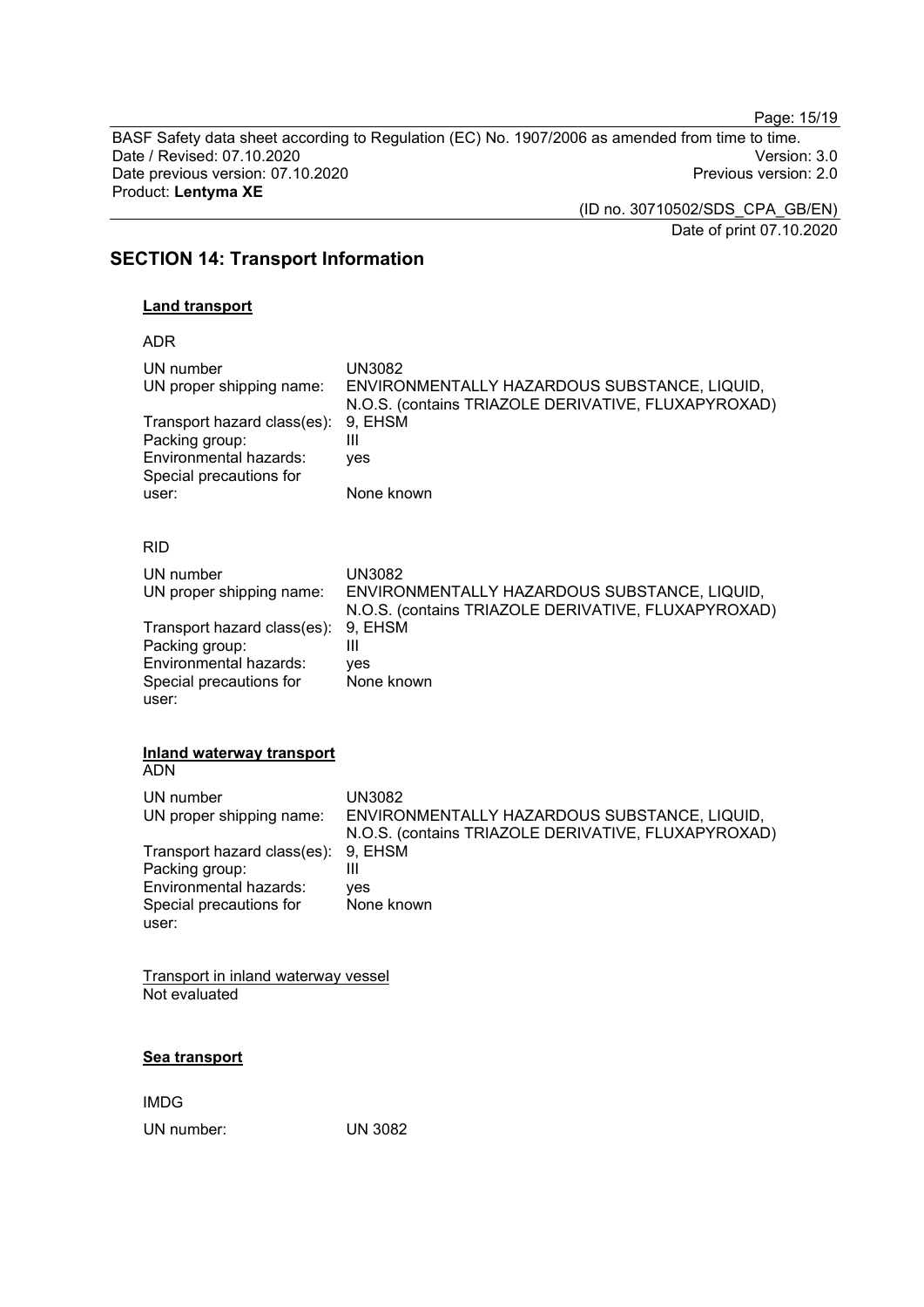Page: 16/19

BASF Safety data sheet according to Regulation (EC) No. 1907/2006 as amended from time to time. Date / Revised: 07.10.2020<br>Date previous version: 07.10.2020 Version: 3.0 Date previous version: 07.10.2020 Product: **Lentyma XE**

(ID no. 30710502/SDS\_CPA\_GB/EN)

Date of print 07.10.2020

| UN proper shipping name:            | ENVIRONMENTALLY HAZARDOUS SUBSTANCE, LIQUID,        |
|-------------------------------------|-----------------------------------------------------|
|                                     | N.O.S. (contains TRIAZOLE DERIVATIVE, FLUXAPYROXAD) |
| Transport hazard class(es): 9, EHSM |                                                     |
| Packing group:                      |                                                     |
| Environmental hazards:              | ves                                                 |
|                                     | Marine pollutant: YES                               |
| Special precautions for             | None known                                          |
| user:                               |                                                     |

## **Air transport**

## IATA/ICAO

| UN number:<br>UN proper shipping name: | UN 3082<br>ENVIRONMENTALLY HAZARDOUS SUBSTANCE, LIQUID, |
|----------------------------------------|---------------------------------------------------------|
|                                        | N.O.S. (contains TRIAZOLE DERIVATIVE, FLUXAPYROXAD)     |
| Transport hazard class(es): 9, EHSM    |                                                         |
| Packing group:                         |                                                         |
| Environmental hazards:                 | <b>ves</b>                                              |
| Special precautions for                | None known                                              |
| user:                                  |                                                         |

## **14.1. UN number**

See corresponding entries for "UN number" for the respective regulations in the tables above.

#### **14.2. UN proper shipping name**

See corresponding entries for "UN proper shipping name" for the respective regulations in the tables above.

## **14.3. Transport hazard class(es)**

See corresponding entries for "Transport hazard class(es)" for the respective regulations in the tables above.

#### **14.4. Packing group**

See corresponding entries for "Packing group" for the respective regulations in the tables above.

#### **14.5. Environmental hazards**

See corresponding entries for "Environmental hazards" for the respective regulations in the tables above.

#### **14.6. Special precautions for user**

See corresponding entries for "Special precautions for user" for the respective regulations in the tables above.

## **14.7. Transport in bulk according to Annex II of MARPOL and the IBC Code**

Regulation: Not evaluated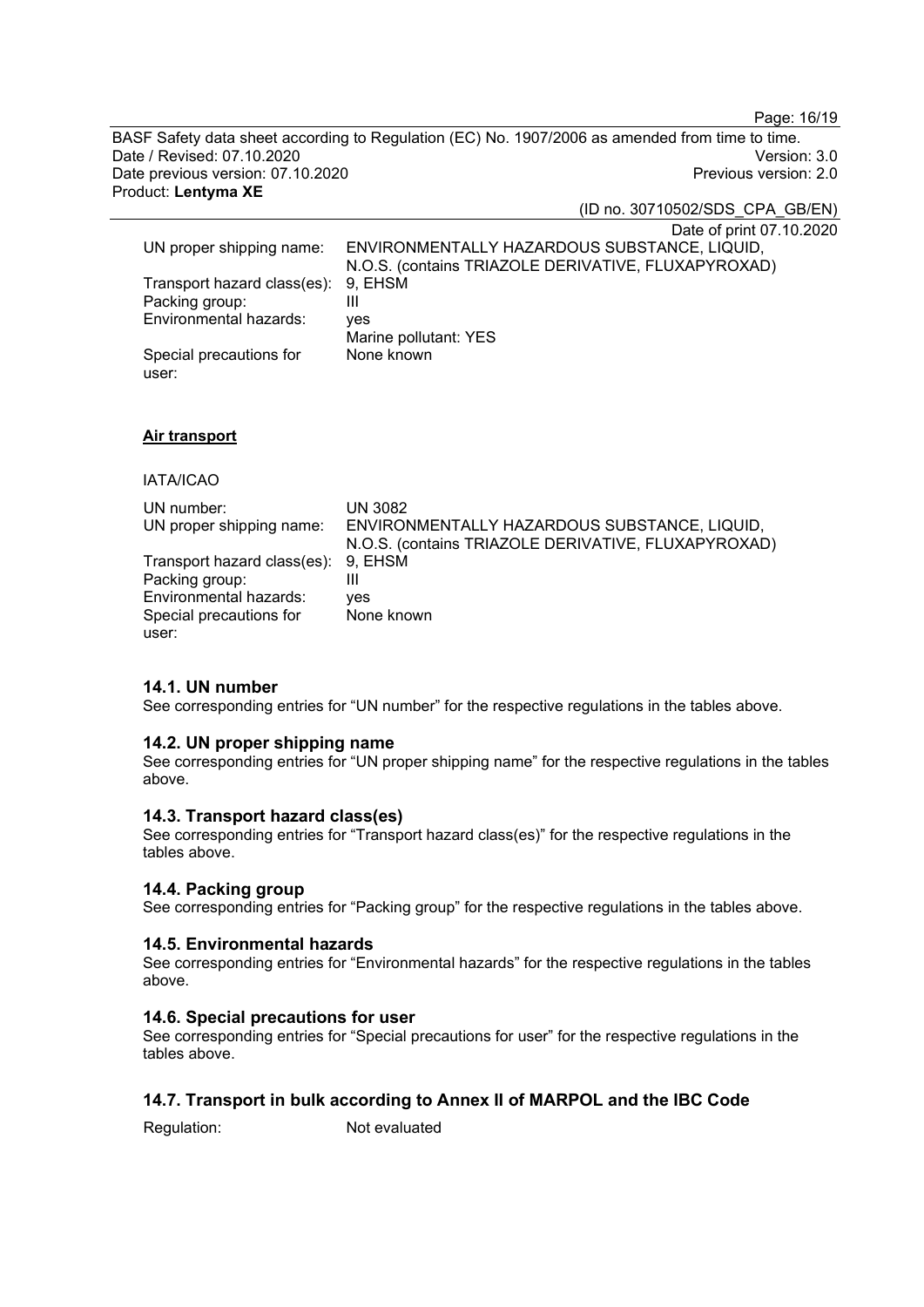Page: 17/19

BASF Safety data sheet according to Regulation (EC) No. 1907/2006 as amended from time to time. Date / Revised: 07.10.2020 Version: 3.0 Date previous version: 07.10.2020 Product: **Lentyma XE**

(ID no. 30710502/SDS\_CPA\_GB/EN)

Date of print 07.10.2020

| Not evaluated |
|---------------|
| Not evaluated |
| Not evaluated |
| Not evaluated |
|               |

## **Further information**

The following provisions may apply for product in packages containing a net quantity of 5 L or less ADR, RID, ADN: Special Provision 375; IMDG: 2.10.2.7; IATA: A197; TDG: Special Provision 99(2); 49CFR: §171.4 (c) (2). This product is subject to the most recent edition of "The Carriage of Dangerous Goods and Use of Transportable Pressure Equipment Regulations" and their amendments (United Kingdom).

## **SECTION 15: Regulatory Information**

## **15.1. Safety, health and environmental regulations/legislation specific for the substance or mixture**

Prohibitions, Restrictions and Authorizations

Annex XVII of Regulation (EC) No 1907/2006: Number on List: 3

Directive 2012/18/EU - Control of Major Accident Hazards involving dangerous substances (EU): List entry in regulation: E2

If other regulatory information applies that is not already provided elsewhere in this safety data sheet, then it is described in this subsection.

EUH208: Contains a solution of a methacrylate-based polymer. May produce an allergic reaction.

This product is classified under the European CLP Regulation. (United Kingdom) The data should be considered when making any assessment under the Control of Substances Hazardous to Health Regulations (COSHH), and related guidance, for example, 'COSHH Essentials' (United Kingdom).

This product may be subject to the Control of Major Accident Hazards Regulations (COMAH), and amendments if specific threshold tonnages are exceeded (United Kingdom).

## **15.2. Chemical Safety Assessment**

Advice on product handling can be found in sections 7 and 8 of this safety data sheet.

## **SECTION 16: Other Information**

For proper and safe use of this product, please refer to the approval conditions laid down on the product label.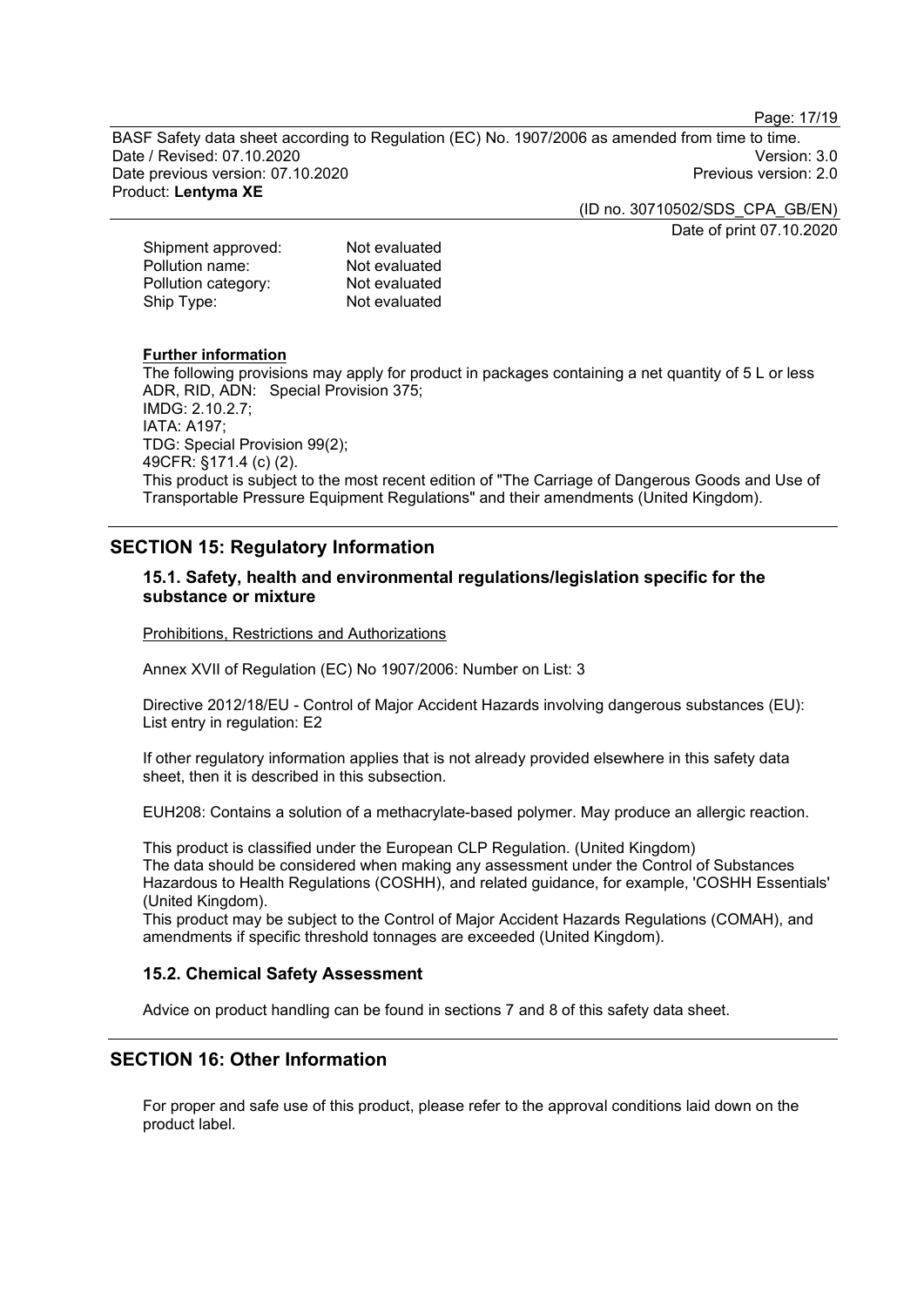Page: 18/19

BASF Safety data sheet according to Regulation (EC) No. 1907/2006 as amended from time to time. Date / Revised: 07.10.2020 Version: 3.0 Date previous version: 07.10.2020 Product: **Lentyma XE**

> (ID no. 30710502/SDS\_CPA\_GB/EN) Date of print 07.10.2020

Full text of the classifications, including the hazard classes and the hazard statements, if mentioned

| in section 2 or $3:$ |                                                                     |
|----------------------|---------------------------------------------------------------------|
| Eye Dam./Irrit.      | Serious eye damage/eye irritation                                   |
| Skin Corr./Irrit.    | Skin corrosion/irritation                                           |
| Acute Tox.           | Acute toxicity                                                      |
| Skin Sens.           | Skin sensitization                                                  |
| Repr.                | Reproductive toxicity                                               |
| STOT SE              | Specific target organ toxicity - single exposure                    |
| Aquatic Chronic      | Hazardous to the aquatic environment - chronic                      |
| Aquatic Acute        | Hazardous to the aquatic environment - acute                        |
| H318                 | Causes serious eye damage.                                          |
| H315                 | Causes skin irritation.                                             |
| H332                 | Harmful if inhaled.                                                 |
| H317                 | May cause an allergic skin reaction.                                |
| H335                 | May cause respiratory irritation.                                   |
| H362                 | May cause harm to breast-fed children.                              |
| H411                 | Toxic to aquatic life with long lasting effects.                    |
| EUH401               | To avoid risks to human health and the environment, comply with the |
|                      | instructions for use.                                               |
| H400                 | Very toxic to aquatic life.                                         |
| H410                 | Very toxic to aquatic life with long lasting effects.               |
| H319                 | Causes serious eye irritation.                                      |
| H412                 | Harmful to aquatic life with long lasting effects.                  |
| H314                 | Causes severe skin burns and eye damage.                            |
|                      |                                                                     |

#### Abbreviations

ADR = The European Agreement concerning the International Carriage of Dangerous Goods by Road. ADN = The European Agreement concerning the International Carriage of Dangerous Goods by Inland waterways. ATE = Acute Toxicity Estimates. CAO = Cargo Aircraft Only. CAS = Chemical Abstract Service. CLP = Classification, Labelling and Packaging of substances and mixtures. DIN = German national organization for standardization. DNEL = Derived No Effect Level. EC50 = Effective concentration median for 50% of the population. EC = European Community. EN = European Standards. IARC = International Agency for Research on Cancer. IATA = International Air Transport Association. IBC-Code = Intermediate Bulk Container code. IMDG = International Maritime Dangerous Goods Code. ISO = International Organization for Standardization. STEL = Short-Term Exposure Limit. LC50 = Lethal concentration median for 50% of the population. LD50 = Lethal dose median for 50% of the population. TLV = Threshold Limit Value. MARPOL = The International Convention for the Prevention of Pollution from Ships. NEN = Dutch Norm. NOEC = No Observed Effect Concentration. OEL = Occupational Exposure Limit. OECD = Organization for Economic Cooperation and Development. PBT = Persistent, Bioaccumulative and Toxic. PNEC = Predicted No Effect Level. PPM = Parts per million. RID = The European Agreement concerning the International Carriage of Dangerous Goods by Rail. TWA = Time Weight Average. UN-number = UN number at transport. vPvB = very Persistent and very Bioaccumulative.

The data contained in this safety data sheet are based on our current knowledge and experience and describe the product only with regard to safety requirements. This safety data sheet is neither a Certificate of Analysis (CoA) nor technical data sheet and shall not be mistaken for a specification agreement. Identified uses in this safety data sheet do neither represent an agreement on the corresponding contractual quality of the substance/mixture nor a contractually designated use. It is the